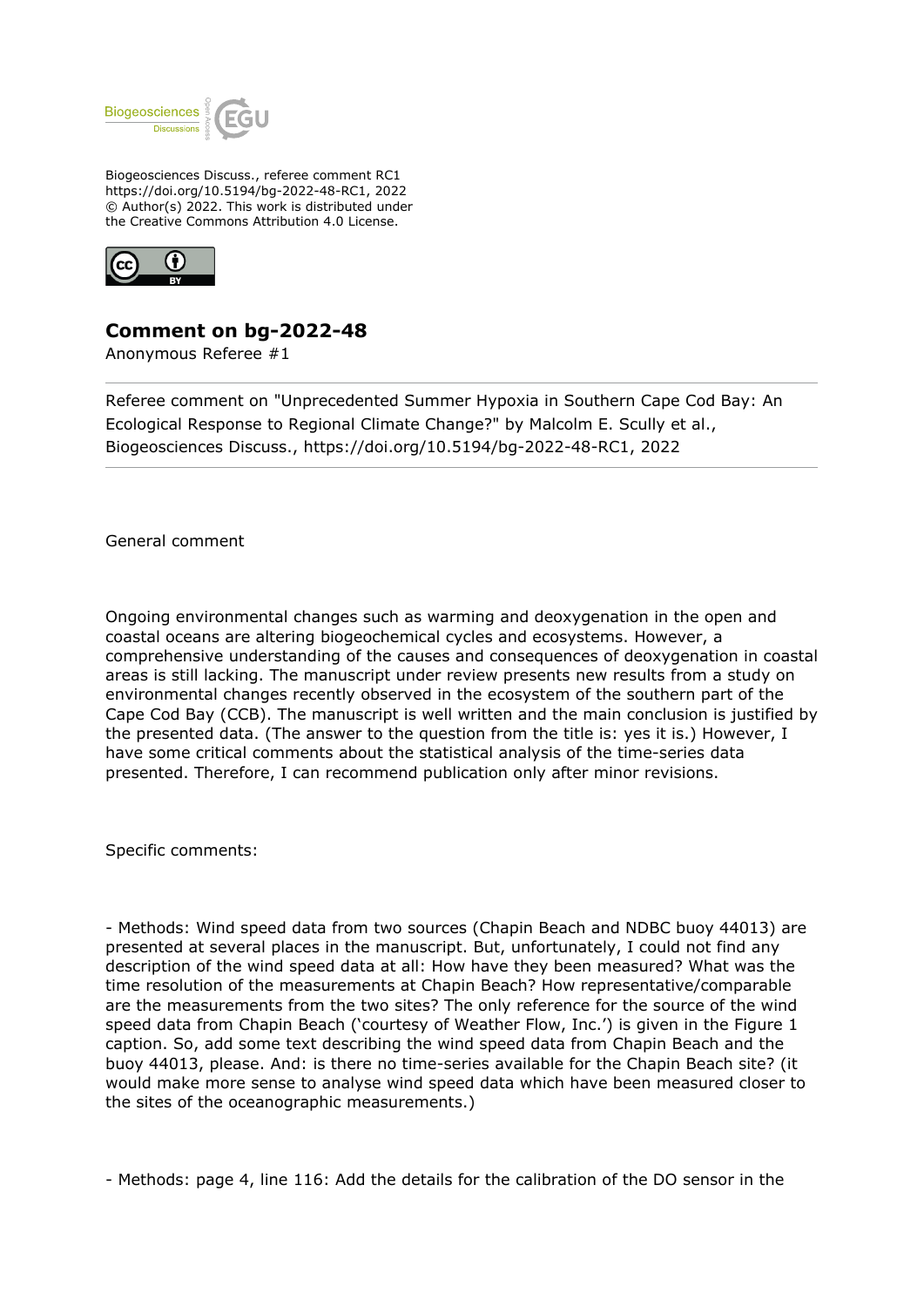lab.

- P8L195 and Figure 7d: I found it confusing that throughout the text 'winds from the north' and winds from the south' are mentioned and used to explain downwelling and upwelling, but in Figure 7d winds from SW and NE are shown. I do not see the point to 'change' the wind direction for Figure 7d.

- P8L196/197: Upwelling occurs when there are winds parallel to the coast, which won't be S or N in this case (please note: the hypoxia occur along the south coast of the CCB, not at the west coast of the CCB). The CCB seems to be a 'semi-enclosed embayment' open to the north. So, I wondering whether winds from the south may just lead to a decrease in the sea level (pushing the water away from the south coast). In turn, winds from the north just lead to an increase in the sea level (pushing water towards the south coast). I am wondering whether the authors should be more careful with their wording (i.e., down-/upwelling).

- Figure 6: K. mikimotoi appeared under 'normal' conditions in CCB already in 2017 and 2018. Is there an explanation why K. mikimotoi has appeared in CCB at all?

- P13L296/297: This statement about the data presented in Figure 7b is misleading: There is only one year (i.e., 2018) with >40 days with temperatures higher than 20°C in the period 2018-2020. But there was indeed another year (i.e., 2016) with >40 days with temperatures >20°C before that period (i.e., between 1986-2017). The authors should be more careful with their wording here. Please rephrase.

- Figure 7c): I am wondering whether the significance (trend) of the linear regression is only driven by the data points from 2018-2020. Please check.

- Figure 7d): There are two points about the wind speed data which seem to be interesting but which are not discussed at all: (i) There is an obvious regime shift around 1995. Before 1995 the percent of the SW winds (NE winds) have been increasing (decreasing). After 1995 the percent of the SW winds show no trend with time anymore, but the NE winds show an increasing trend; and (ii) Between 2014-2020 the variability of the percent of SW winds was surprisingly low (compared to the rest of the data) which obviously corresponds very nicely with the astonishing increase in days with temp. >20°C (see Figure 7b) from 2015-2020. So, I think that there were shifts in the wind regimes in 1995/6 and 2014/5. The later one may have caused the appearance of K. mikimotoi in CCB in 2017.

- Are there any water current data (i.e. ADCP data) available? It would be worth to see whether circulation patterns (-> ventilation, residence time of the bottom water) in the CCB have changed as well.